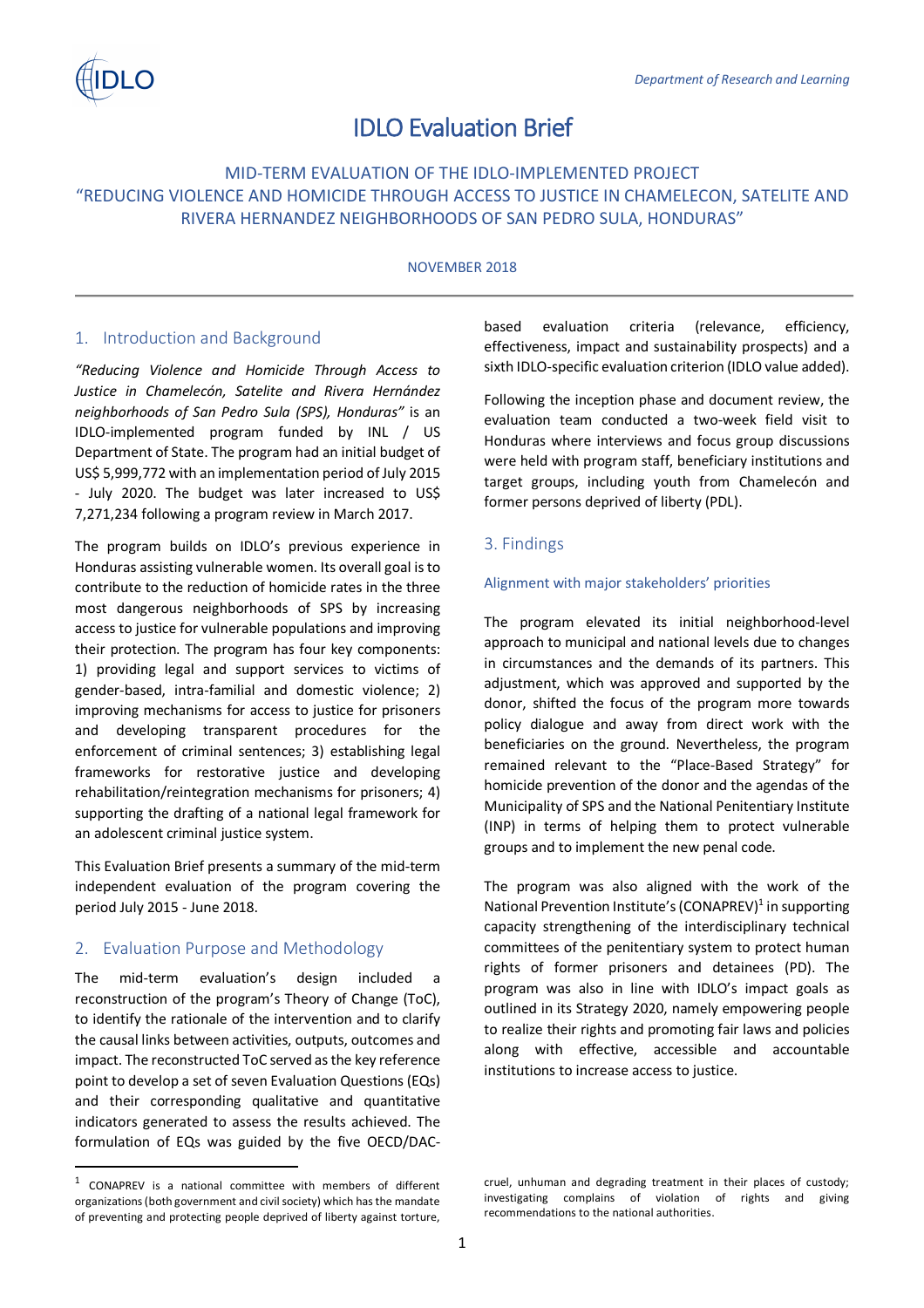

#### Allocation of resources and management of the program

The absence of a country director and several staff changes affected staff morale to an extent. The budget adjustment which took place at the outset of the program received formal approval only a year later. This negatively affected the clarity of reporting which was still linked to the original budget. The initial design of the program did not include a logical framework with indicators at various levels for expected results (e.g. impact, outcomes and outputs). An exercise to develop indicators was carried out by the program's  $M\&E^2$  focal point at a later stage (in early 2017) but with limited dialogue with IDLO M&E global focal points. An effort to track the progress of the program and its achievements was carried out during 2017 and 2018 by the local M&E officer but with no systematic routine or procedures. Hence, quarterly reports were narrative and lacked quantitative data which are required by the donor.

There was no integrated IT management system in place to ensure a smooth flow of information between the field office in Honduras and IDLO headquarters. This negatively affected, inter alia, the efficiency and timeliness of reporting. The program did not have a comprehensive communication strategy which could be useful to increase the visibility of the intervention, enhance broader support and complement program partners' communication needs. Security has played an important role in the program given the high levels of violence in the country. However, some security procedures have been met with resistance by the local team, who perceived them as an obstacle to implementation.

Despite these challenges the program team ensured continuous implementation of activities and continued to build fruitful relations with relevant stakeholders.

## Procedures and outreach to support government response to victims of gender-based, intra-familial and domestic violence in SPS

IDLO has proven to have a strong convening power and has contributed to dialogue with various actors to help create the Municipal Model of Attention to Women and the Municipal Policy for Children and Adolescents, which were approved by the Municipal Legislative Chamber. The process of drafting the Policy included interaction with other partners including Save the Children and UNICEF. The analytical work related to the drafting of the Policy addressed gender issues, but the actual Policy has no specific focus on gender.

The program supported communication campaigns on human rights for vulnerable groups. An achievement in this field was the campaign ´Pixeles de la Vida´ which involved a photography workshop for 10 young people from Chamelecón, one of the target neighborhoods. The campaign was highly successful in terms of sensitizing relevant stakeholders (such as the Supreme Court). However, the challenge of promoting longer-term benefits for the youth of the targeted neighborhood remains. During the evaluation field mission, three young beneficiaries were interviewed, none of which was working or studying.

Promoting better access to justice mechanisms for prisoners through support to the Pastoral Penitenciaria<sup>3</sup>, National Penitentiary Institute and CONAPREV

The program provided financial support to the Pastoral Penitenciaria (PP) for its regular services and supported the construction of a new Reintegration Centre. Furthermore, the program facilitated PP´s work through writing technical manuals on legal assistance, commute and hearing groups. The program also delivered training on monitoring and producing financial reports. However, the assistance provided met with some resistance from the PP, especially the work on technical manuals. This was mainly due to the lack of managerial culture at the PP but was also linked to the notion, not uncommon inside the organization, that while the PP receives considerable support, the organization does not have an equivalent level of political importance. The expectations are that the program should help the PP to build relations with the municipality and the national government (which is, in fact, part of the program design) in addition to the handson technical support already provided.

The program has helped the National Penitentiary Institute (INP) to implement the new legislation on the penal system including assistance on the following: development of a manual for the work of the technical council in the Penitentiary Centers; training for the technical councils to assist the PDL in the penitentiaries; dialogue within the Technical Table of Access to Justice to PDL; support for drafting a manual for individual assistance and support to the South-South exchanges with Paraguay, El Salvador and Dominican Republic. These exchanges were highly appreciated and regional cooperation is expected to increase in the future.

CONAPREV benefited from IDLO's support mainly in relation to meetings, conferences and work premises when present in SPS. IDLO and CONAPREV also developed

 <sup>2</sup> Monitoring & Evaluation

<sup>3</sup> Prison Pastoral Care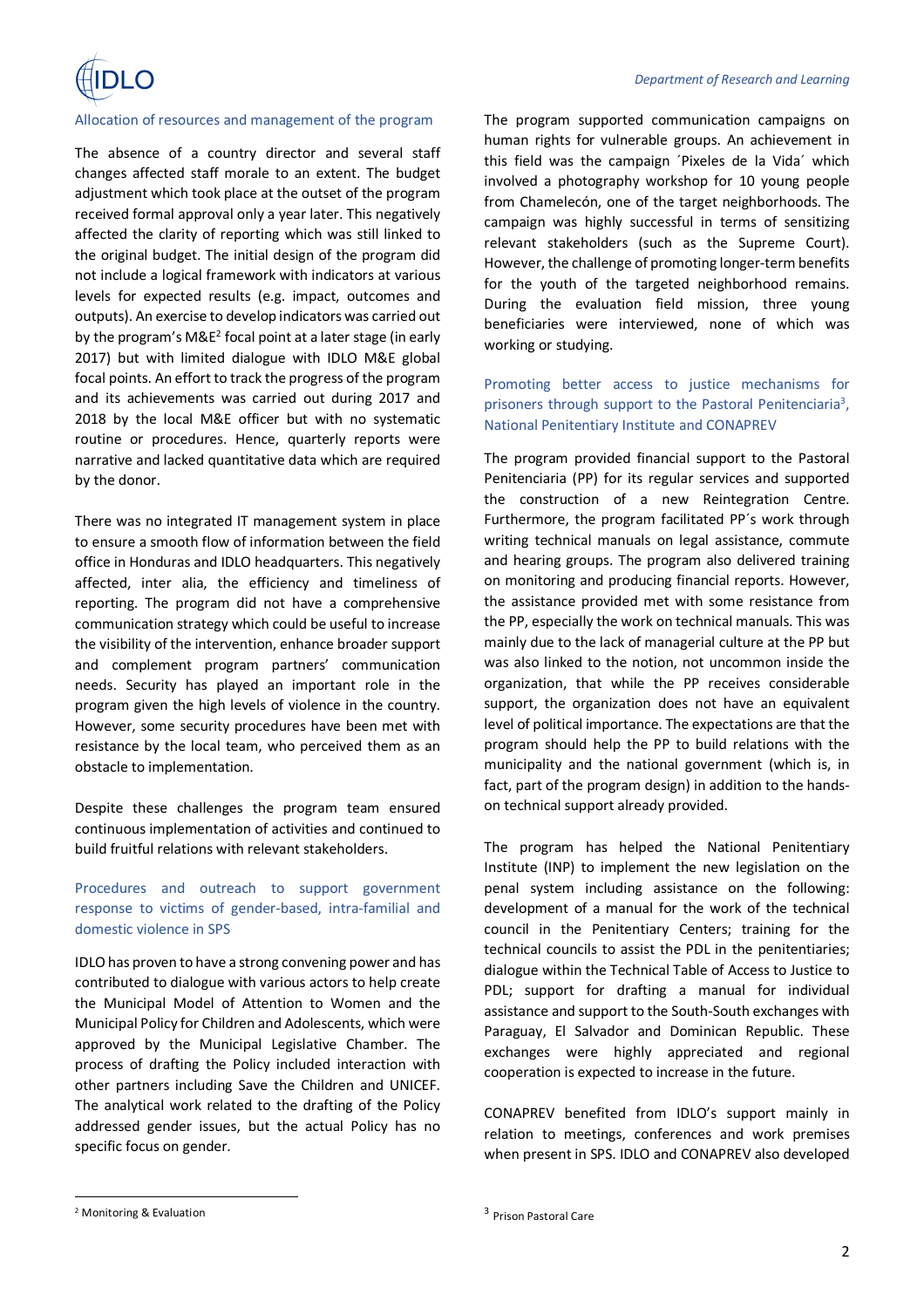

a capacity building plan for the staff of the interdisciplinary technical committees of the Penitentiary System. CONAPREV is involved in the debate on human rights and access to justice and considers IDLO as a key actor to help them foster access to justice for vulnerable groups.

#### Legal framework for alternative/restorative justice

Component 3 of the program, which aims to establish a legal framework for restorative justice and rehabilitation/reintegration mechanisms for the prisoners, has not yet started. A study on the applicability of restorative justice in Honduras remains to be carried out during the second part of the program. Nevertheless, in May 2017, the program promoted the National Meeting about the Rehabilitation and Reintegration of People Deprived of Liberty in partnership with the INP. The meeting included panelists from the Regional Penitentiary Academy, the Penitentiary Centers of El Salvador, the Penitentiary Management of Dominican Republic, the PP, the National Penitentiary Academy of Honduras, the INP and IDLO. All 25 Penitentiary Centers in the country took part in the meeting. Overall, there is increasing political will in Honduras to recognize that penitentiaries should be places for rehabilitation, not punishment.

# Legal framework for persons under 18 years of age in conflict with the law

The implementation of this program component has been hampered by numerous institutional changes in the country related to the theme of youth and by the elections which took place in 2017. There is a Memorandum of Understanding (MoU) ready to be signed between IDLO and the Supreme Court of Justice which envisages a study to identify the causes behind imprisonment of people under 18 years of age and to promote related judicial capacity building activities. This part of the program was kept rather open-ended in its design, as agreed with the donor.

### 4. Conclusions

#### Relevance

The program is relevant for all the actors involved as its objectives and strategies are in line with the donor's Place-Based Strategy for homicide prevention, consistent with the strategic framework of IDLO, and in line with the priorities of national stakeholders. Some of the issues the program addresses are common within the region and there is potential for enhancing cross-border cooperation among the Central American countries to effectively address them.

#### **Efficiency**

The program implementation team coped, to varying degrees, with the challenges met. These included a delay in the formal approval of the project budget and the extended absence of a country director. The evaluation also noted some duplication of work, for example in the case of financial reporting. There was also limited ownership of IDLO security procedures by the program field staff.

The program did not have an original logical framework including achievement indicators and a timeline. A partial M&E effort to follow-up in 2017 remained insufficient. The available reports did not include the newly added budget lines.

All these shortcomings, mainly related to management systems that were not fully functional and unclear procedures for decision-making, negatively affected the operational environment and decreased efficiency.

#### Effectiveness

Component 1 of the program (Protection of Victims of Violence) was effective but the full effects of the developed Municipal Model of Attention to Women and the Municipal Policy for Children and Adolescents will still need to be assessed during the final evaluation. Component 2 (Assistance to the PP, the INP and CONAPREV) was partially effective, especially the work with the INP which has advanced significantly with the provision of technical assistance and training.

Regarding support to the PP, the program did not fully meet some of the initial ambitions, especially in terms of increasing the scale of PP's partnerships with public institutions. In this context the evaluation identified a lack of alignment between the expectations of the program and the PP which may be slowing down the implementation of relevant activities. There was little high-level dialogue between IDLO and the PP to determine the course of action for program implementation. The organization CONAPREV, as a relatively new institution in the country, needed to increase its visibility. IDLO assisted in this regard and also collaborated with CONAPREV on judicial capacity building activities and mobilizing other actors around access to justice.

Component 3 (Rehabilitation/Reintegration/ Restorative Justice) and component 4 (Youth in Conflict with the Law) have made less progress in implementation. Regarding component 3, some work has started on a dialogue on rehabilitation and reintegration, but not on restorative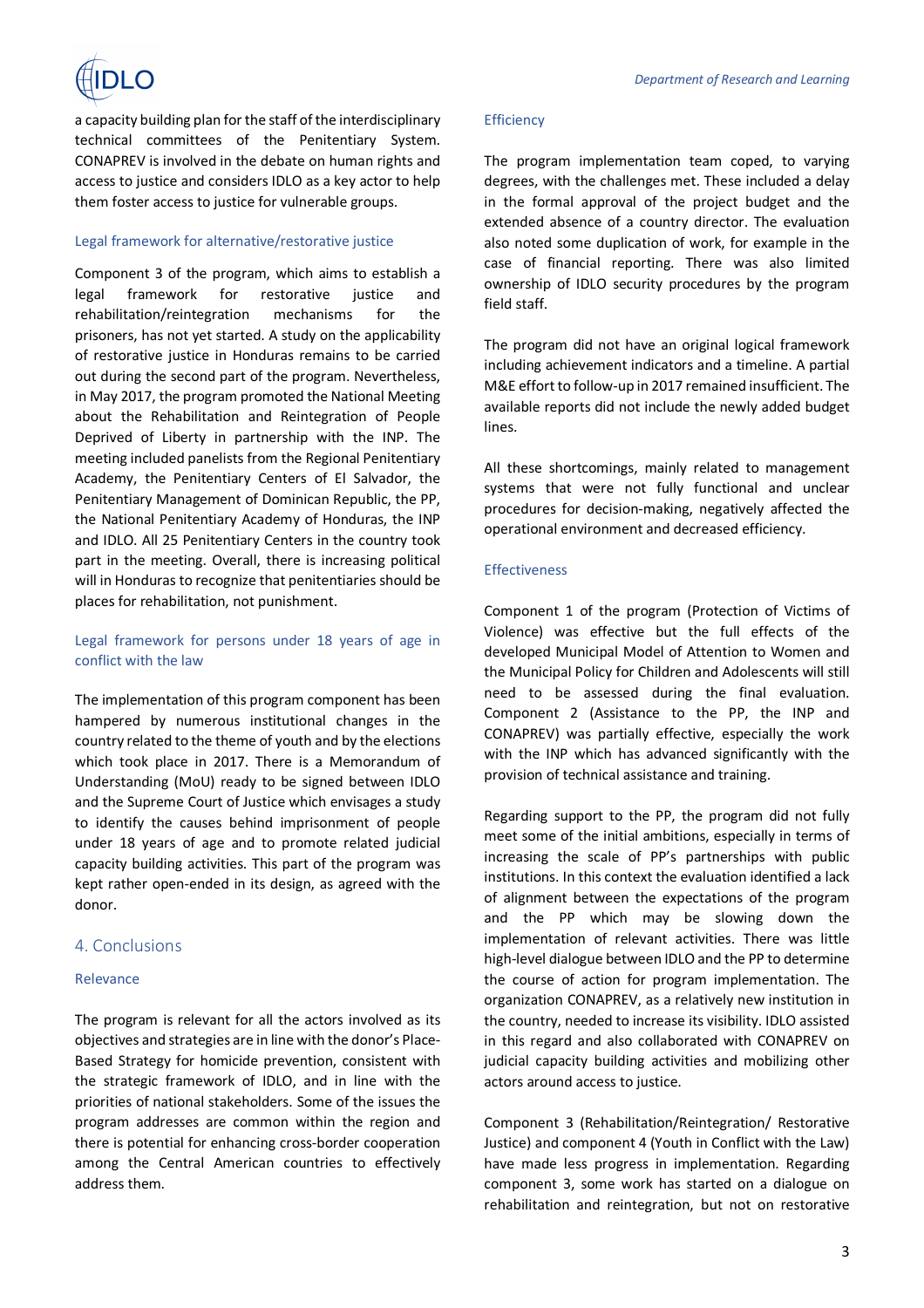

justice, which is still in its incipient phase, while component 4 is just starting. Due to the elections in 2017, many changes have taken place in the relevant institutions as well as in the perception of the theme of youth, which made the work on component 4 more difficult. The most concrete activity related to this component is the draft high-level MoU with the Supreme Court of Justice.

#### Impact and Sustainability Prospects

IDLO has been successful in institutionally positioning itself in Honduras and in interacting with key partners. The program has helped to achieve significant changes in public policy and to build trust among the key stakeholders. The Municipal Model of Attention to Women is in place, the Municipal Policy for Children and Adolescents was approved, and the councils for assisting the PDL are being trained and supported in their work. This opens up opportunities for positive long-term changes if the implementation of these protocols, legislation, and introduction of new concepts continues and is well managed. To deliver results, the key stakeholders need to remain committed. To further strengthen the engagement of key actors, the program may consider developing a communication strategy, which is currently lacking. This topic shall be further explored during the second half of the implementation period, especially in the context of promoting broader campaigns for the victims of genderbased and domestic violence to secure their rights.

Sustainability prospects are high in terms of activities within component 1 (Protection of Victims of Violence) and partially high for component 2 (Assistance to the PP, the INP and CONAPREV). In terms of the former, the approval of the Municipal Policy for Children and Adolescents indicates a long-term commitment from the governing bodies. The model of integrated assistance to victims of domestic, intra-familial and gender-based violence is also being incorporated by the municipality. Regarding the latter, there are challenges to sustainability as the PP has not been significantly engaged in the process of formalizing procedures and sharing experiences. The INP, on the other hand, has taken up the work of IDLO and is creating more stable structures to assist the PDL. CONAPREV is undergoing a process of institutional strengthening. It has little resources but with continued commitment and sound leadership, the institution is likely to absorb the program's assistance in a sustainable way. It is premature to assess sustainability for components 3 and 4 of the program (Rehabilitation/Reintegration/ Restorative Justice and Youth in Conflict with the Law) as they are still in the initial stages of implementation.

IDLO value added

IDLO´s methodology of supporting the development and implementation of legislation and public policy, underpinned by its neutral role and knowledge of the local context, was appreciated by the key stakeholders. IDLO was able to engage actors from different organizations to discuss themes such as, inter alia, access to justice, rehabilitation and reintegration of PDL, gender-based violence, youth in conflict with law and restorative justice. IDLO has demonstrated a high level of convening power and played a role in influencing public debate. All these aspects added value to the program.

#### 5. Recommendations

R1: Strengthen work with the PP and its relationship with state institutions

The engagement between the program and the PP is at the center of the program's design. There should be a clarification of expectations from each partner regarding results to be achieved by the end of the program and a revision of the work developed up to now with lessons learned. The strategic agenda and work plan should be agreed upon and validated by senior officials on both sides.

R2: Strengthen the work on data collection and monitoring

It is necessary to strengthen the M&E system of the program (e.g. policy, procedures, online data base, etc.) with full involvement of staff in both quantitative and qualitative data collection. Design of future programs should include logical frameworks with robust indicators formulated for M&E purposes.

R3: Strengthen program management (organization, methods, and IT systems)

It is necessary to review and/or establish work processes through utilization of online systems with a view to (i) enhancing operational efficiency, (ii) improving monitoring, (iii) improving financial management and reporting, (iv) facilitating communication and (v) clarifying roles and responsibilities within the team.

R4: Develop a communication strategy for the program

It is recommended that a communication strategy be developed for the program with clear goals and procedures to guide communication efforts until the end of the program. The communication strategy should include, inter alia, a guide for communications with stakeholders and a guide for institutional communication. Communication to the public at large should involve "human interest stories" to increase buy-in. The strategy should also consider the communication needs of the